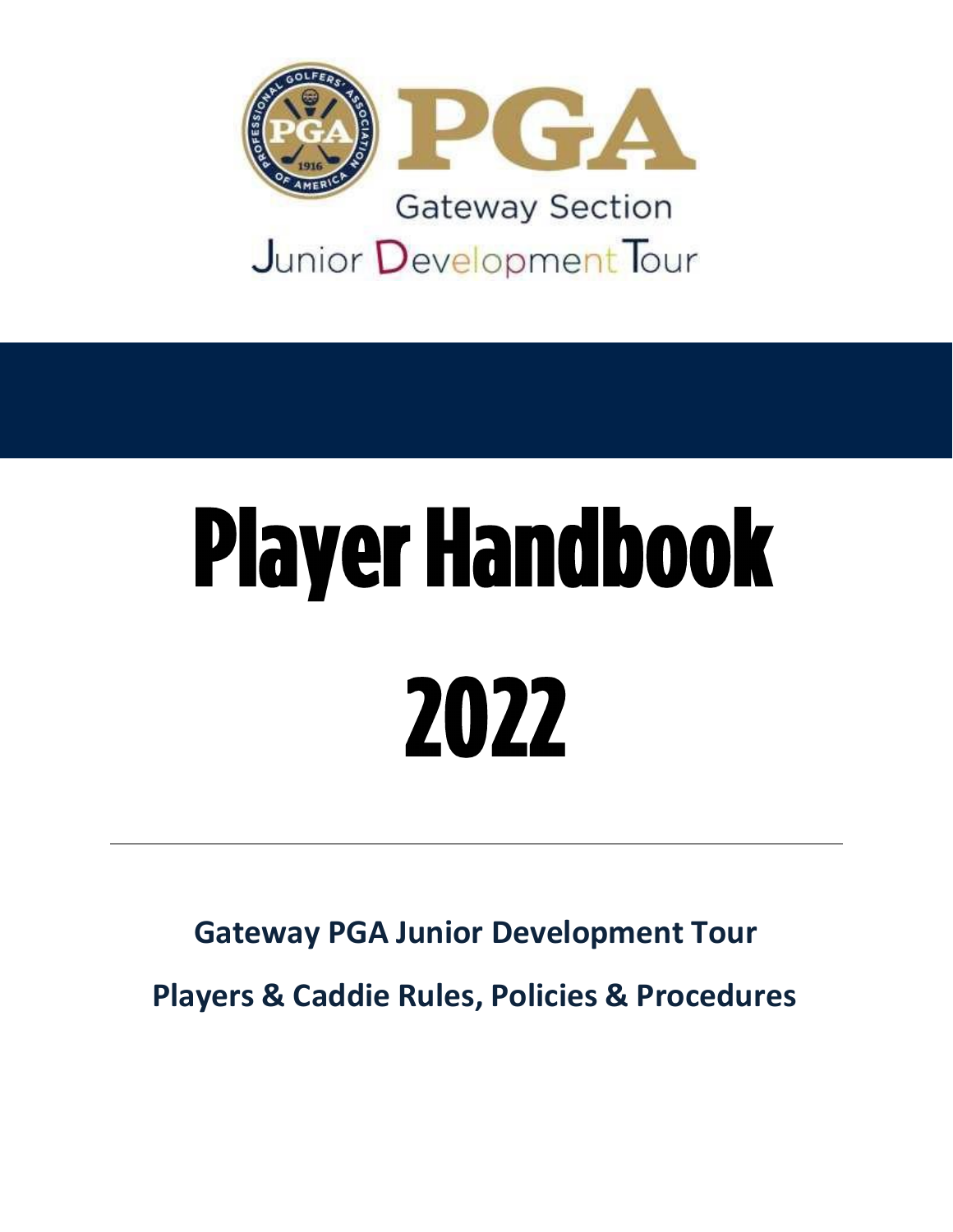# **Table of Contents**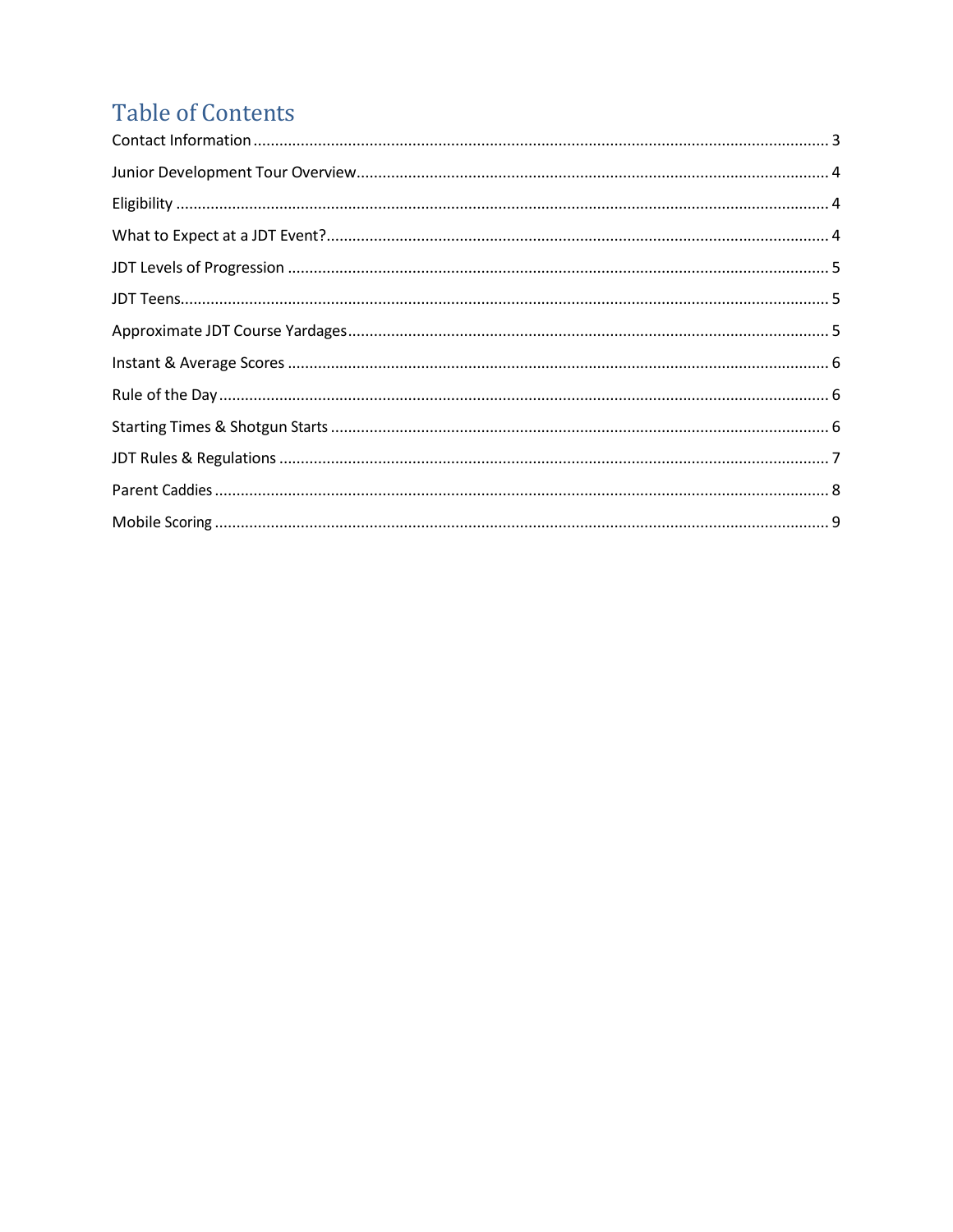### <span id="page-2-0"></span>**Contact Information**

### **Gateway Section PGA Office:**

**Address:** 262 Chesterfield Mall, Chesterfield, Missouri 63017

**Office Phone:** 636-532-3355

**Office Hours:** Monday – Friday (8:00 AM – 4:00 PM)

Please note: Contact hours may vary during the junior golf season. During the summer season, Gateway PGA Junior Golf Staff may be on site at events during the above office hours. Staff may be temporarily unavailable to immediately answer calls and emails. Please allow up to 24 hours for staff to return calls and emails. We will be in touch with you as soon as possible.

### **Junior Golf Primary Contacts:**

**Junior Tour Coordinator** Jason Eisenhauer [jeisenhauer@pgahq.com](mailto:jeisenhauer@pgahq.com) | 636-579-2482

**Junior Golf and Player Development Coordinator** Mackenzie Myers [mmyers@pgahq.com](mailto:mmyers@pgahq.com) | 636-486-4059

## **Additional Junior Golf Staff:**

**PGA WORKS Fellow** 2022-2023 Works Fellow – Karena Ballard

**Gateway PGA Junior Golf Summer Intern Team** *seasonal staff at allsummer junior golf events*

### **Junior Rundown Email Newsletter:**

Read our weekly newsletter to keep informed on all things Gateway PGA Junior Golf! Junior Tour and Junior Development Tour members will be automatically added to our email list.

To subscribe or resubscribe to our email list, please contact XXX (Gateway PGA Communications Coordinator) at [@pgahq.com.](mailto:jguidry@pgahq.com)

### **FOLLOW US:**

**Instagram:** @gatewaypgajuniors **Twitter:** @GatewayJuniors **Facebook:** @GatewayPGAJuniors **Website:** [www.](http://www/) gatewaypga.org/junior-golf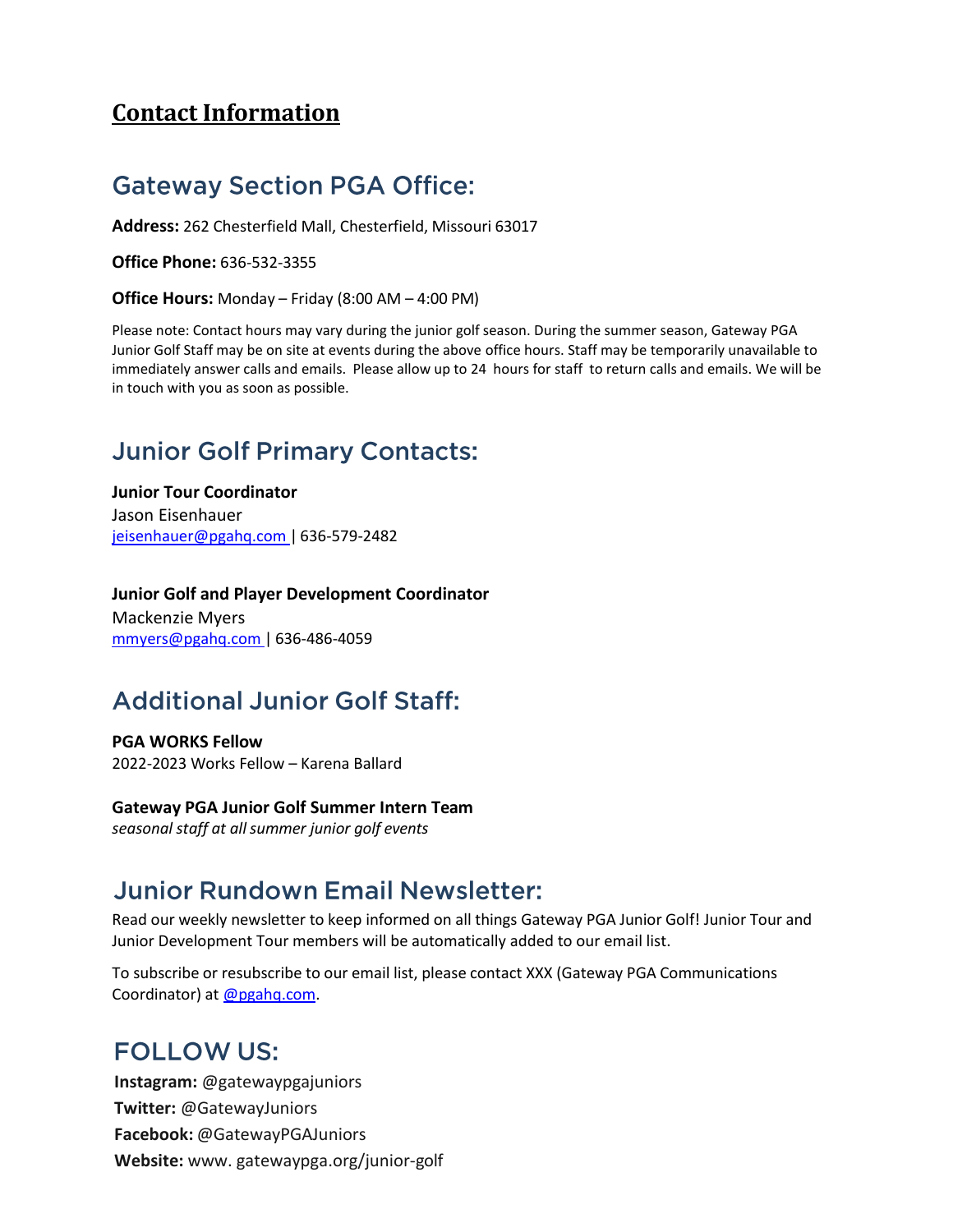# <span id="page-3-0"></span>**Junior Development Tour Overview**

The Gateway PGA's Junior Development Tour (or "JDT") is the Gateway PGA's most beginner focused tournament program offering. The Junior Development Tour offers a non-intimidating, FUN, beginner focused, junior golf environment purposed to foster friendships, inspire commitment and offer guidance in skill development.

# <span id="page-3-1"></span>**Eligibility**

### **Ages 7-12**

- ONLY boys and girls ages 7 to 12 **as of June 1, 2021** are eligible to participate.
- Junior's results from previous JDT events will determine their division of play for the 2022 season.
- The Gateway PGA will notify the junior's family when s/he has hit an Instant or (3) Average scores in their respective level of play
- For those juniors further along in their skill development, the Gateway PGA has several competitive 9-hole divisions on the Gateway PGA Junior Tour.

### **Membership**

- Membership **Not Required** for access to Junior Development Tour Events but members will receive discounted entry fees for each event (\$18 Member Entry Fee vs. \$35 Non-Member Entry Fee)
- Standard Membership = \$80 (1-year)
- Please note: Membership is required to compete in higher level Junior Tour Summer tournaments. Player who graduate from the JDT Level 3 "Links Legends" are required purchase a membership if they choose to move up to the Junior Tour 9 Hole Division and Events.

### <span id="page-3-2"></span>**What to Expect at a JDT Event?**

Each JDT event will offer those in attendance the opportunity to learn the rules & regulations of golf, and to further the junior's skill development during the on-course 9-hole play. The type of learning component will vary from event to keep the format from getting stagnant over the course of the year.

### **Learning & Skill Development Components:**

- Environment Geared Towards Fun & Development
- 3 Level Progression System
- Target Scores to Inspire Motivation
- Parent Caddies
- Rule of the Day
- JDT's Rules of Golf Cheat Sheet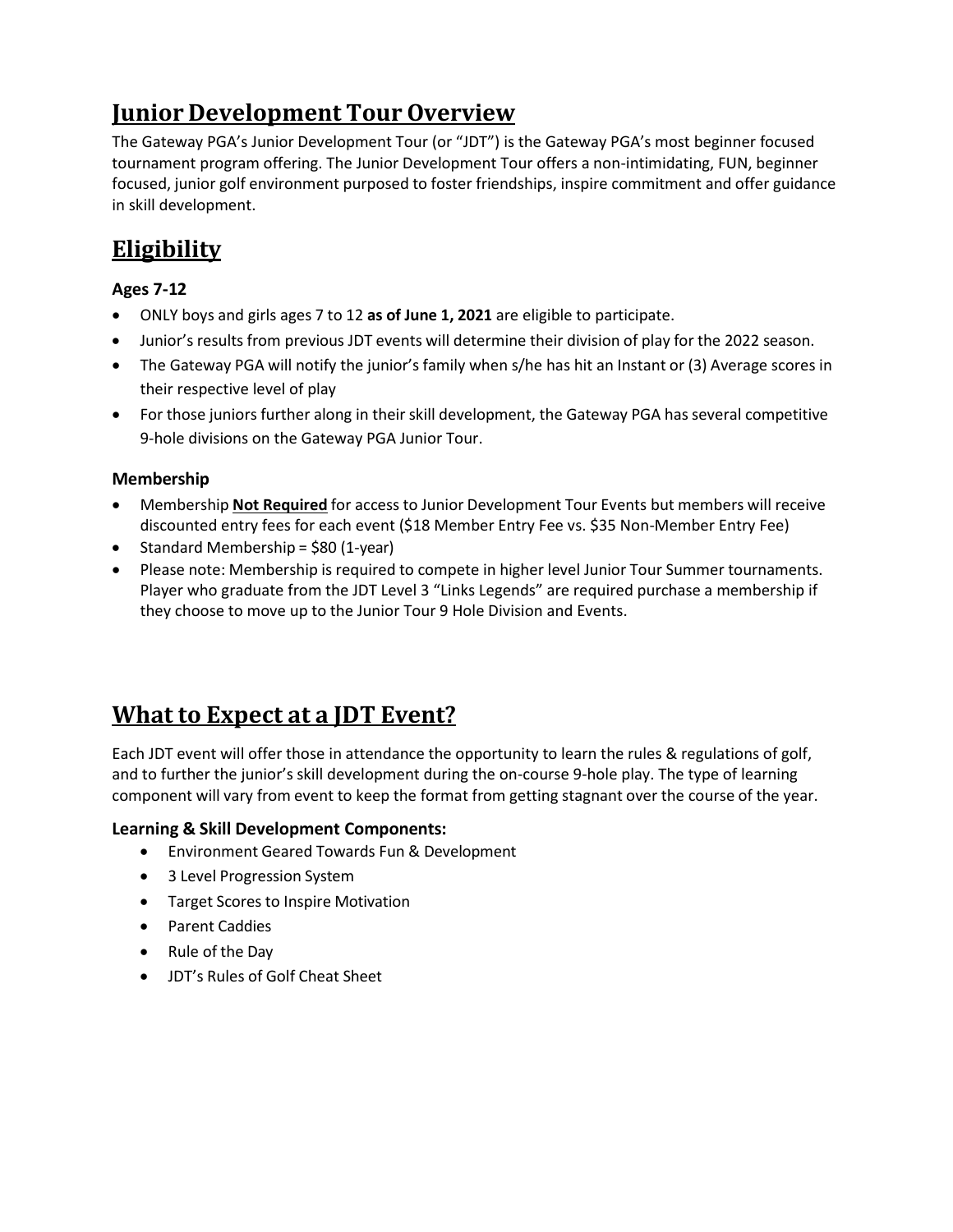### <span id="page-4-0"></span>**JDT Levels of Progression**

**Level 1 – Fairway Finders** 

**Level 2 – Birdie Ballers** 

**Level 3 – Links Legends**

New juniors must first play in Level 1 -Fairway Finders (OR) Ask your junior's coach/PGA Pro to contact the Gateway PGA to recommend a specific division of play.

<span id="page-4-1"></span>Returning Juniors that have previously played in JDT Events will be given a recommended level of play based on the level they were in at the end of the prior year. ALL Gateway PGA Staff recommendations are final.

### <span id="page-4-3"></span>**Approximate JDT Course Yardages**

<span id="page-4-2"></span>

| Level 1: Fairway<br><b>Finders</b> | Level 2: Birdie<br><b>Ballers</b> | Level 3: Links<br><b>Legends</b> | <u>Insta</u>                      |
|------------------------------------|-----------------------------------|----------------------------------|-----------------------------------|
| $1,000 - 1,300$ yards              | $1,300 - 1650$ yards              | $1,650 - 2,000$ yards            | nt &<br><u>Aver</u><br><u>age</u> |
|                                    |                                   |                                  | <b>Score</b>                      |

### **s**

Juniors advance to the next level by shooting *Instant Scores & Average* **Scores**.

**Instant Score –** Allows your junior to "instantly" move up to the next level of play

**Average Score** *–* Your junior must successfully shoot an average score (3) times throughout the year (Spring – Summer – Fall seasons) to move up to the next level of play

All target scores (Instant & Average) will be posted on the event's information page.

Gateway PGA Staff will track juniors' target scores throughout the season and automatically move juniors up to the next level when they reach 3 average scores or an instant score.

### <span id="page-4-4"></span>**Rule of the Day**

<span id="page-4-5"></span>Each JDT Event will have a "Rule of the Day" taught by a Gateway PGA Staff Member. The Rule of the Day will be explained to each group prior to starting their round. The Rule of the Day will vary for each event in order to provide continual learning and development components for players.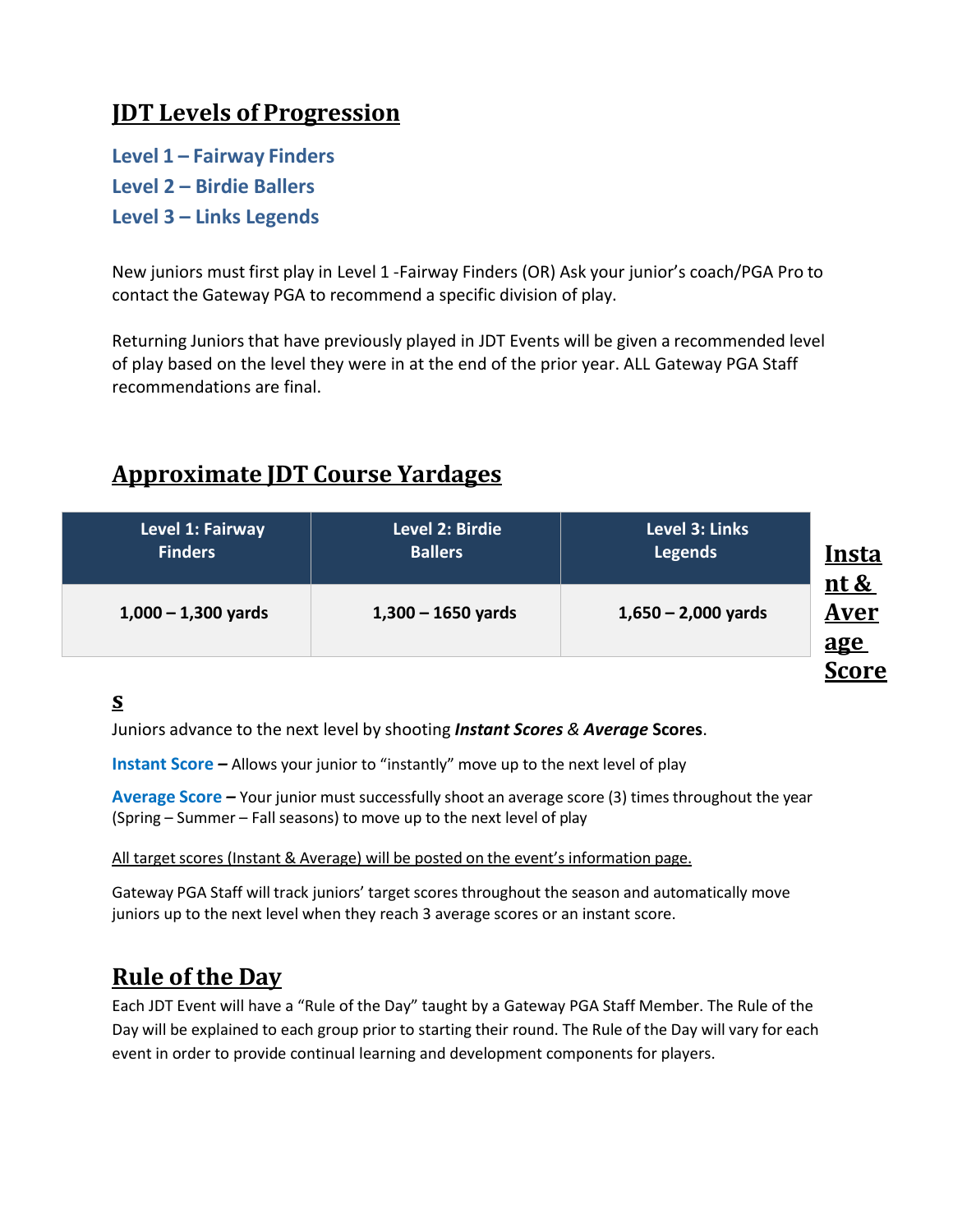# **Starting Times & Shotgun Starts**

Tee times and pairings will always be sent out after registration for the event closes (the week prior to the event). Starting times are different for each event and can be found on the Tournament Information Page. Starting times are at the discretion of the host golf course and may be subject to change. Tee times and pairings are decided randomly (by division) through our Golf Genius software; therefore, the Gateway Junior PGA **CANNOT** and **WILL NOT** accept tee time or pairing requests. We apologize for any inconvenience this may cause.

Upon arrival at a JDT Event, players and parent caddies must check-in at the registration table (usually located at the facilitie's entrance or in easily identified area). We recommend arriving 30-60 minutes prior to your assigned starting time. This will allow you plenty of time to check-in, warm-up, and arrive at the 1<sup>st</sup> tee on time. Please note that not all facilities have driving ranges.

JDT Events will vary between shotgun starts and tee time starts. See the event's registration page for specific details.

**For a shotgun start**, all the players will all start at the same time on different assigned holes. Players should report at the designated meeting area **20 minutes before** the event's start time. Here, a Gateway PGA Staff members will explain the Rule of the Day and provide any additional needed instructions. Upon the direction of the Staff Members, players and caddies will then make their way to their assigned starting hole. Play will begin when all members of the group have arrived, and it is safe to do so.

**For tee time starts**, players will be assigned a specific tee time and start on the same hole (#1 or #10). Players must report to the 1<sup>st</sup> tee at least 10 minutes before their assigned tee time. Players will be given the Rule of the Day and instructions prior to their group teeing off.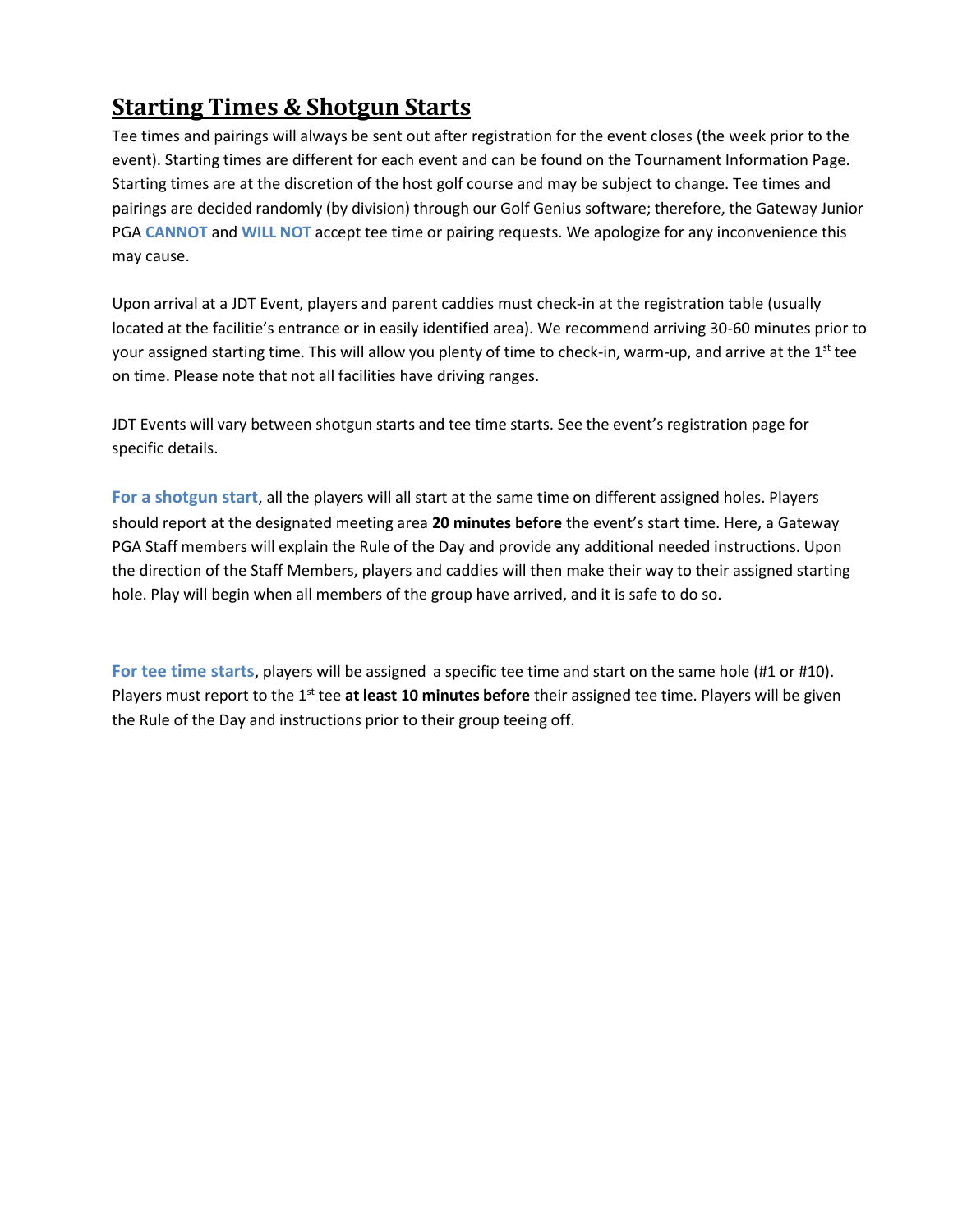### <span id="page-6-0"></span>**JDT Rules & Regulations**

- **Parent Caddies Allowed:** Each player is allowed 1 parent caddie
	- $\circ$  Additional spectators are allowed and encouraged to attend!
- **10 Stroke Limit per hole rule**
	- o There is a 10 stroke per hole limit at all JDT events
	- o The rule for JDT is as follows:
	- $\circ$  Once the Golfer has made 8 strokes, they MUST then pick their ball up and proceed to the green and place the ball approx. 15 feet from the hole and attempt max 2 putts and record a 10.
	- o This will help pace of place and prevent discouragement for the junior golfers
- **2 Practice Swings Maximum!**
- **Bunker Rule:** If a player's ball is in a bunker and has taken two strokes at the ball in the same bunker and has not advanced the ball out of the bunker, the player may under no penalty, drop the ball outside the bunker at the nearest point one club length, NO CLOSER to the hole and continue play.
- **Red Penalty Area Rule:** If a player hits 2 balls into the same red penalty area, they may drop a ball on the opposite side of the penalty area.
	- $\circ$  Example: Player hits his or her first (1) shot into water. Player drops and lays two (2). Player proceeds to hit his or her third shot (3) into the same penalty area. The player then can drop on the other side of the penalty area and lay four (4) and proceed to hit their fifth shot (5).
- The Gateway PGA Junior Development Tour does NOT take walk-ons at events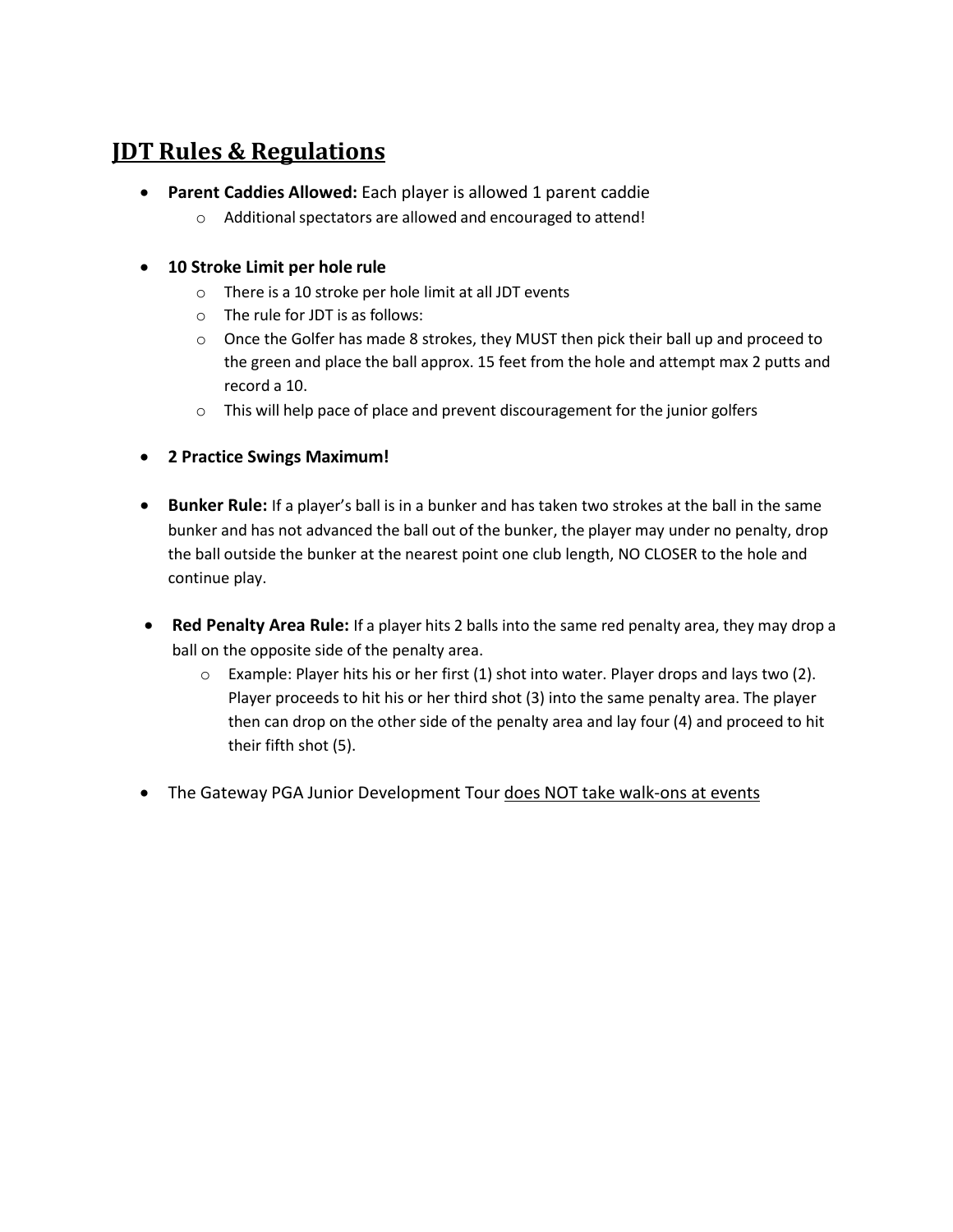### <span id="page-7-0"></span>**Parent Caddies**



# **The Gateway PGA's** "How to Caddie" Guide

Junior Development Tour

### THE DO(S)

. Visit the Pro Shop & purchase range balls for warm-up

. Make sure your junior has: snacks, drinks, sunscreen, golf balls, divot repair tool, & a ballmarker

. Maximum of (1) caddie per junior

.Get to know the other players & caddies in your group

. May help players look for golf ball, determine distance to the hole, fix divots, repair ball marks & tend the flag stick

\*After each hole, (at the next tee box) mark the scores of the junior your child is to be keep score of & your junior

. Help your junior with strategy & decision in a timely manner

. Walk FASTER than your junior

\*Encourage ALL juniors after both good & bad shots (this game is hard enough -Always stay positive on the course)

.May position yourself on an extension of the line of play or putt BEFORE your junior attempts their stroke (NOT DURING)

. May point out a line for putting BEFORE the putt is attempted (NOT DURING) & you may not touch the green

### THE DON'T(S)

\*Any rules violation by the caddie has the same consequence as if the junior violated the rule.

. Standing behind the extension of the line of play or putt during your junior's attempt

. Touching the putting green to determine your junior's best line for his/her putt

•More than (1) caddie per junior

· Inappropriate conduct of any sorts

. Walking slower than your junior and the rest of the group (one of your goals should be to keep the group & your junior on pace!)

. Riding in a golf cart (unless physically unable to walk the course) oJuniors may not ride in golf carts, even if there caddies are (out of necessity)

. Kick or move a ball in any way from its original path or placement

.Give advice to other players (unless you are caddying for them both)

**NOver Coach - the time to teach & coach is** at the range & practice area, not on the competition course